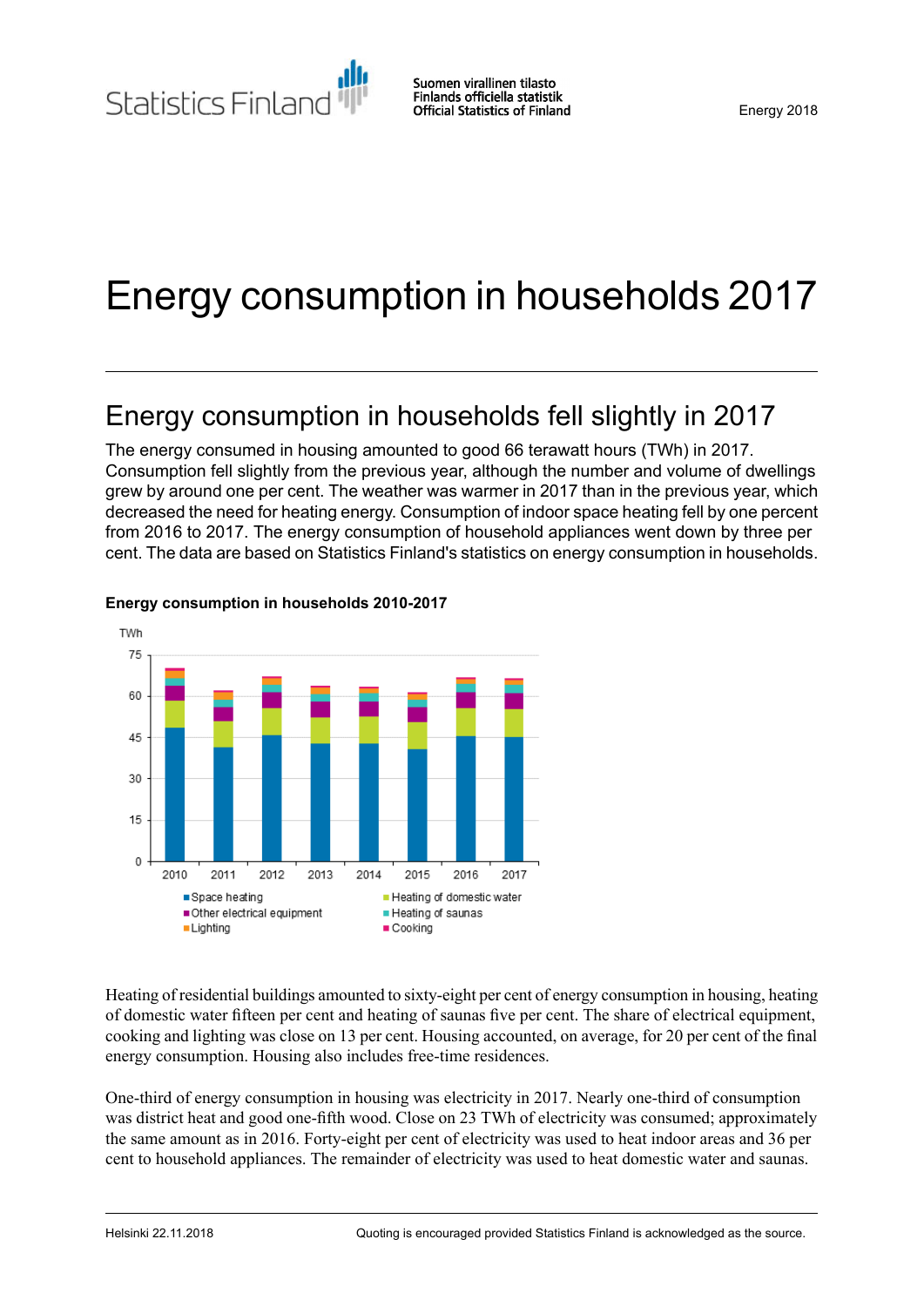Heating of residential buildings consumed 45 TWh of energy in 2017. Consumption decreased by one per cent from the previous year. The most common sources of energy for indoor space heating were district heat, electricity and wood, the share of which totalled 82 per cent of the energy consumption for indoor space heating. The next most common energy source was heat pump energy.

The use of heat pumps for heating has grown significantly from the start of the millennium. This is visible in the statistics as growth in both heat pump energy and electricity use of heat pumps. Heat pump energy refers to the energy extracted with heat pumps from the environment. The electricity use of heat pumps is included in electricity consumption of heating in the statistics on energy consumption in households.

In addition to the area to be heated and the energy efficiency of the building stock, the need for heating energy is also affected by the outdoor temperature. Its changes are monitored with heating degree days. The year 2017 was 1.8 per cent warmer than 2016, although both were clearly colder than the record warm year 2015.

Around 3 TWh of energy was used for heating saunas in 2017. Nearly two-thirds of energy were wood and good one-third electricity. The energy consumption of heating domestic water was 10 TWh.

The energy consumption of household appliances, that is, cooking, lighting and other electrical equipment, was good eight TWh in 2017. Appliances accounted for good 12 per cent of the entire energy consumption of households. One per cent of this was used on cooking, that is, using cookers and ovens, and two-and-a-half per cent on lighting. The remaining nine per cent was used in other electrical equipment. They include small appliances for cooking, refrigeration equipment, washing machines, tumble dryers, televisions and computers with their accessories, lifts, and car interior heating.

A calculation model is used to decompose the total household energy consumption into end uses. These are space heating, household appliances and heating of saunas and domestic hot water. The model is calibrated using various sources of data. The availability of data varies by energy source and end use. Estimates are used for the years when data is not collected.

The concepts of the statistics correspond to the divisions of the European Union's Regulation on energy statistics concerning energy use in households. Based on the division, heating of indoorspaces and domestic water, cooking, electrical equipment, and heating of saunas are reported separately.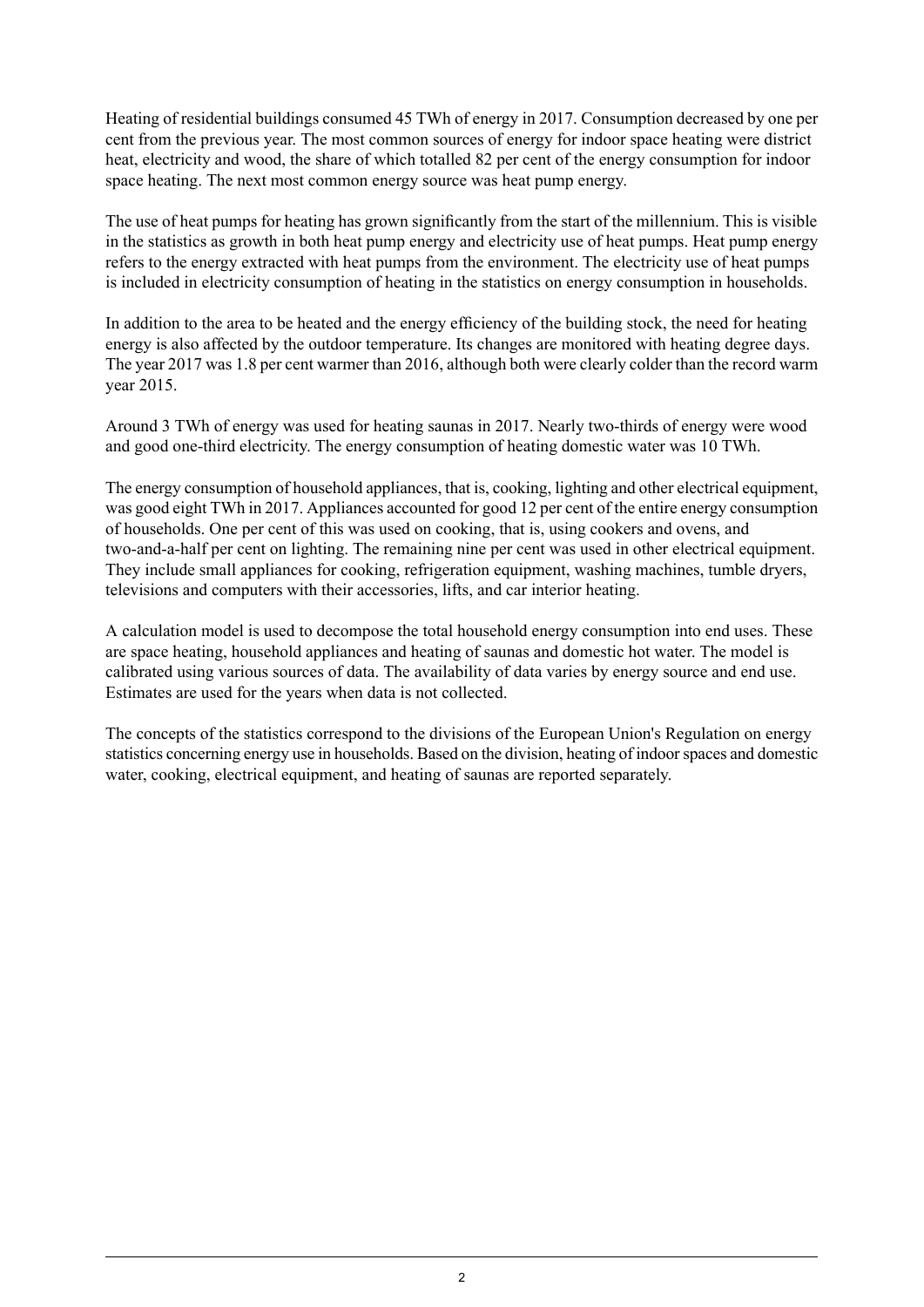# **Contents**

### **Tables**

### **Appendix tables**

### Figures

### **Appendix figures**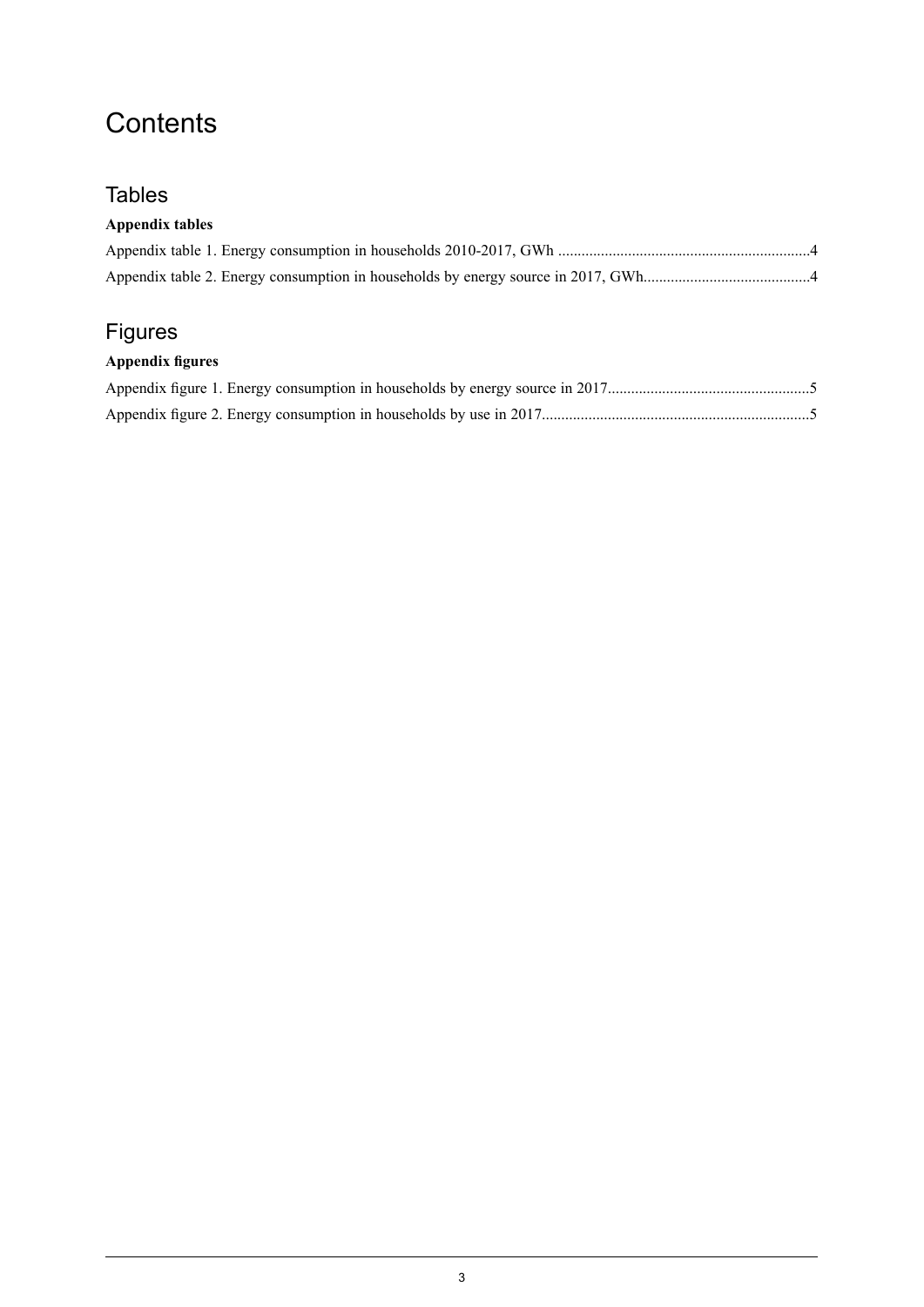# Appendix tables

| Data                                | Year   |        |        |               |                      |        |               |        |
|-------------------------------------|--------|--------|--------|---------------|----------------------|--------|---------------|--------|
|                                     | 2010   | 2011   | 2012   | 2013          | 2014                 | 2015   | 2016          | 2017   |
| Space heating                       | 48,765 | 41,419 | 45.928 | 42,739        | 42,831               | 40.804 | 45.692        | 45.349 |
| Residential buildings proper, total | 46.365 | 39.339 |        |               | 43,663 40,643 40,690 | 38,760 | 43.252        | 42.876 |
| - Detached houses                   | 29,101 | 25.091 |        |               | 27,641 25,595 25,967 | 24,507 | 27.373 27.504 |        |
| - Terraced houses                   | 4.462  | 3.767  | 4.215  | 3,972         | 3,925                | 3.816  | 4.208         | 4,127  |
| - Blocks of flats                   | 12,802 | 10.481 | 11,807 |               | 11,076 10,798        | 10,437 | 11,671        | 11,245 |
| Free-time residential buildings     | 2,399  | 2,080  | 2,265  | 2,097         | 2,140                | 2,044  | 2,440         | 2,473  |
| Household appliances <sup>1)</sup>  | 9,087  | 8.315  | 8,850  | 8,389         | 8,091                | 7,886  | 8,295         | 8,126  |
| - Lighting                          | 2,702  | 2,482  | 2,349  | 2,115         | 1,919                | 1,876  | 1,770         | 1,633  |
| - Cooking                           | 826    | 799    | 714    | 697           | 689                  | 680    | 681           | 673    |
| - Other electrical equipment        | 5,559  | 5,034  | 5,787  | 5,577         | 5,483                | 5,330  | 5,844         | 5,820  |
| Heating of saunas                   | 2,880  | 2,871  | 2,894  | 2,902         | 2,924                | 2,920  | 3,049         | 3,057  |
| Heating of domestic water           | 9,522  | 9,584  | 9,658  | 9,727         | 9,789                | 9,850  | 9,961         | 9,954  |
| Housing, total                      | 70.254 | 62.189 |        | 67,330 63,757 | 63,635               | 61,460 | 66.997        | 66.486 |

#### <span id="page-3-0"></span>**Appendix table 1. Energy consumption in households 2010-2017, GWh**

<span id="page-3-1"></span>1) Apart from electricity consumption, consumption of household appliances includes use of natural gas in cookers.

| Data                                   | Energy source |              |                |                             |                   |                             |                           |                      |                     |               |
|----------------------------------------|---------------|--------------|----------------|-----------------------------|-------------------|-----------------------------|---------------------------|----------------------|---------------------|---------------|
|                                        | Wood          |              |                | Peat Coal Heavy<br>fuel oil | Light fuel<br>oil | Natural<br>gas <sup>1</sup> | Ambient<br>energy $^{2)}$ | District heat        | $Electicity3$ Total |               |
| Housing, total                         | 14,812        | 41           | $\overline{2}$ | 32                          | 3,569             | 392                         | 5,815                     | 19,310               |                     | 22,513 66,486 |
| Heating of spaces                      | 12,539        | 27           | $\overline{2}$ | 22                          | 2,922             | 239                         | 4,989                     | 13,882               | 10,727              | 45,349        |
| Residential buildings<br>proper, total | 11,171        | 27           | $\overline{2}$ | 22                          | 2,880             | 238                         | 4,814                     | 13,879               |                     | 9,843 42,876  |
| - Detached houses                      | 11,004        | 23           | $\overline{2}$ | 0                           | 2,492             | 62                          | 4,240                     | 1,884                |                     | 7,797 27,504  |
| - Terraced houses                      | 122           | $\mathbf{1}$ | $\mathbf 0$    | 0                           | 95                | 55                          | 505                       | 2,225                | 1,124               | 4,127         |
| - Blocks of flats                      | 45            | 3            | $\Omega$       | 22                          | 293               | 121                         | 69                        | 9,770                | 922                 | 11,245        |
| Free-time residential<br>buildings     | 1,368         | $\mathbf{0}$ | $\Omega$       | 0                           | 42                | 1                           | 175                       | 3                    | 884                 | 2,473         |
| Household appliances                   |               | ٠.           |                | $\sim$                      |                   | 92                          | ٠.                        |                      | 8,034               | 8,126         |
| - Lighting                             | . .           | ٠.           |                | $\ddotsc$                   |                   | ٠.                          |                           |                      | 1,633               | 1,633         |
| - Cooking                              |               |              |                | $\sim$                      | ۰.                | 92                          | ٠.                        | $\ddot{\phantom{a}}$ | 581                 | 673           |
| - Other electrical<br>equipment        |               |              |                | $\sim$                      |                   | ٠.                          | ٠.                        | $\ddot{\phantom{a}}$ | 5,820               | 5,820         |
| Heating of saunas                      | 1,835         | ٠.           |                |                             |                   | ٠.                          | ٠.                        | $\ddot{\phantom{a}}$ | 1,222               | 3,057         |
| Heating of domestic<br>water           | 438           | 14           | 0              | 10                          | 647               | 61                          | 826                       | 5,428                | 2,530               | 9,954         |

#### **Appendix table 2. Energy consumption in households by energy source in 2017, GWh**

1) Includes liquid gas.

2) Ambient energy refers to energy extracted with heat pumps from the environment (ground, air or water) for space heating. Electricity spent by heat pumps in heating and cooling use is included in electricity consumption.

Electrical heating of residential buildings includes direct electrical heating, electric storage heating, additional heating and floor 3) heating by electricity, electricity used by heat pumps, heating of domestic water by electricity, electric sauna stoves and electricity consumed by heating systems and heat distribution equipment.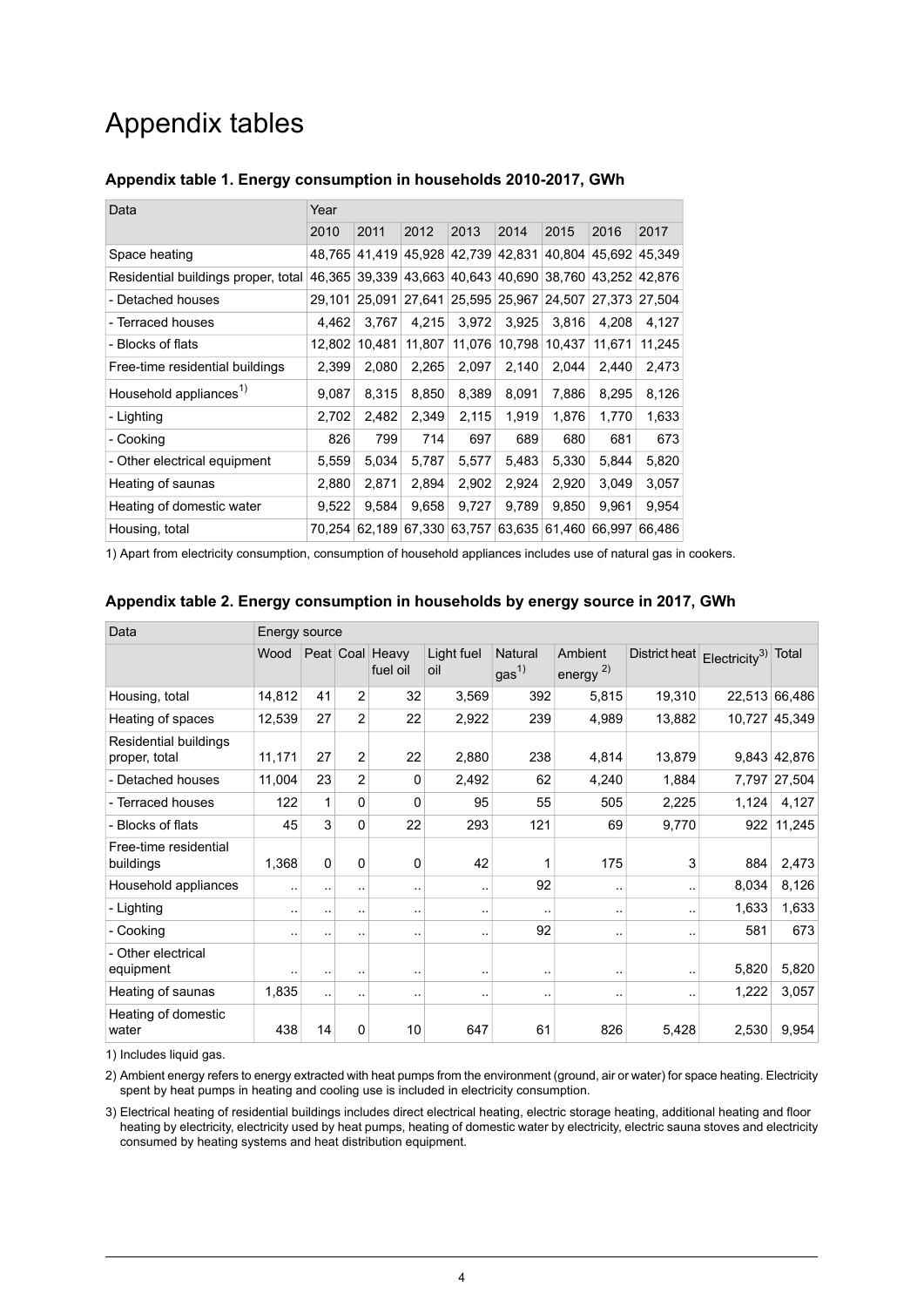# Appendix figures

#### <span id="page-4-0"></span>**Appendix figure 1. Energy consumption in households by energy source in 2017**



Used energy sources 66 TWh.

<span id="page-4-1"></span>The group Others contains the following energy sources: natural gas and liquid gas 0.6 %, peat 0.06 %, heavy fuel oil 0.05 % and coal 0.003 % of energy consumption in households.



#### **Appendix figure 2. Energy consumption in households by use in 2017**